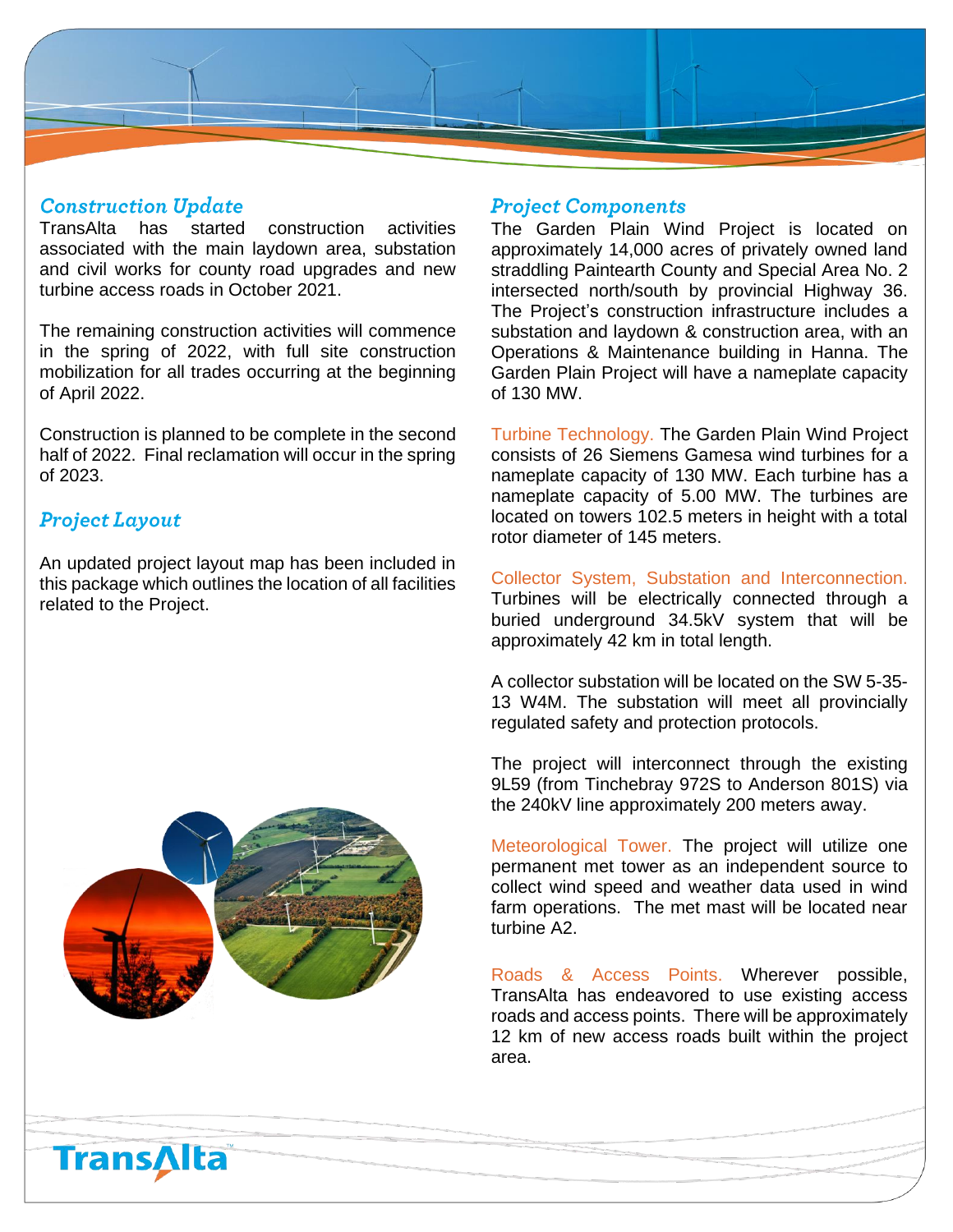# Environmental

Comprehensive year-round environmental studies have been conducted in accordance with provincial and federal wind guidelines and/or regulations. Recommendations provided to TransAlta by Alberta Environment and Parks personnel have been incorporated into our study design and Project siting.

### **Radiocommunication and Radar Systems**

Wind turbine generators, like other large structures, may have the potential to disrupt the transmission of electromagnetic signals and thereby interfere with radiocommunication systems.

As one of our predevelopment studies, TransAlta commissioned an inventory and preliminary impact assessment of radiocommunication and radar systems present in the vicinity of the Garden Plain Wind Project in accordance with guidelines developed for industry by the Radio Advisory Board of Canada, the Canadian Wind Energy Association and the Canadian Broadcasting Corporation.

There are a multitude of variables to consider when assessing systems and impacts including topography, turbine composition, turbine siting, source signal strength, equipment type and much more. This study has also been completed prior to construction.

#### Permitting

All major permits and approvals to construct the Project have been secured. All remaining preconstruction permits / agreements will be secured in Q4 2021.

#### **Noise Impact Assessment**

Wind energy projects must meet the AUC regulatory requirements ensuring that sound levels of 40 dBA (night time) are not exceeded at all residences within and adjacent to the wind farm.

A Noise Impact Assessment ("NIA") was completed to evaluate expected sound levels at all receptors as per AUC guidelines. The noise models considered sound expected to be generated from the wind farm, as well as other noise sources in the area. The Project was designed to meet these standards and evaluation criteria and comply with the AUC's Rule 12: Noise Control.